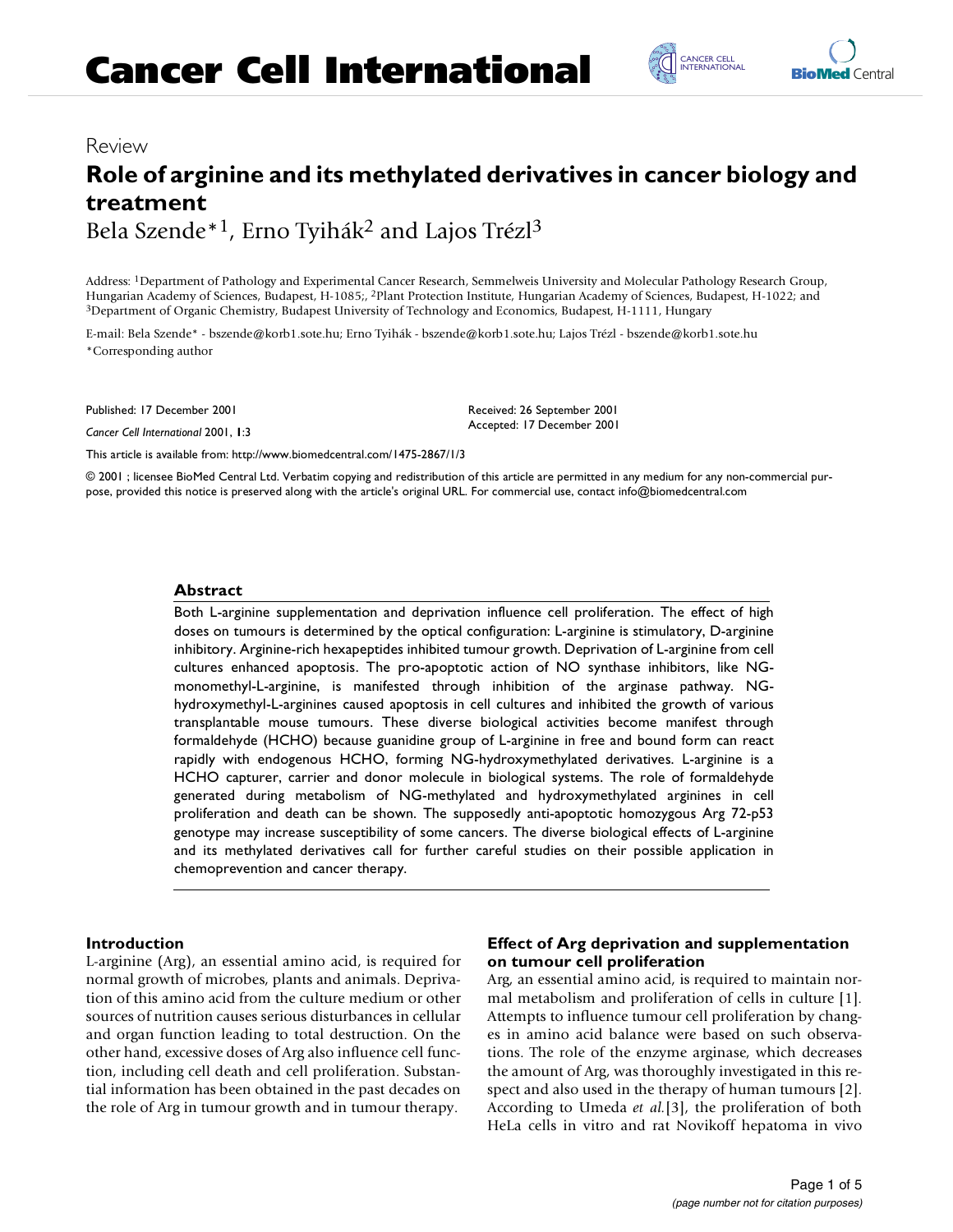could be decreased by arginase, causing relative Arg deficiency. Otsuka [\[4\]](#page-3-3) has shown that an enzyme, very similar to arginase inhibits DNA synthesis in normal rat liver. The proliferation promoting activity of L-Arg is also underscored by the fact, that Arg is converted by arginase to Lornithine, which is the precursor of various polyamines essential for cell proliferation [\[5](#page-3-4)]. Tanaka *et al.*[[6](#page-3-5)] have demonstrated the death of 3T3 cells after Arg deprivation. Wheatley *et al.*[\[7–](#page-3-6)[10\]](#page-3-7) analysed the effect of deprivation of eleven essential amino acids on several tumour cell lines and found that apoptotic-like cell death occurs as a consequence of this manipulation. The cell lines died considerably more quickly during Arg deprivation than in the absence of any other essential amino acids. Moreover, when co-cultures of normal and tumour cells were deprived of Arg the normal cells survived and the tumour cells died. According to these observations, Arg deprivation causes selective death of cultured malignant cells. Lamb and Wheatley [[11\]](#page-3-8) have also shown, that Arg deprivation most probably impairs the control of DNA synthesis at the  $G_1$  checkpoint, which normally inhibits its initiation of DNA synthesis under unfavourable conditions.

Arg imbalance was also produced by excess of Arg supplementation in the diet. Brittenden *et al.*[\[13](#page-3-9)] Suggested a possible therapeutic effect of Arg-rich diet in malignant disease, in combination with anti-cancer chemotherapy. Ogilvie *et al.*[\[14\]](#page-3-10) found that excess Arg combined with doxorubicin chemotherapy extended disease-free interval and survival time of dogs with lymphoma. According to the studies of Hester and Fee [[15\]](#page-3-11) on squamous cell carcinoma in the CH3/KM mouse the mechanism of action of high amounts of Arg may be the stimulation of host immune surveillance. However, Robinson *et al.*[\[16](#page-3-12)] found that Morris hepatoma-bearing rats fed with Arg-rich diet did not show any alteration in tumour growth or cytokine production. The role of Arg in carcinogenesis has been challenged by the experiments of Weinberger *et al.*[[17\]](#page-3-13) who found that high doses of Arg glutamate decreased the carcinogenic activity of various acetamine-derivatives in rats.

Interesting data were reported on Arg-induced apoptosis of pancreatic acinar cells both in vitro and in vivo [[18\]](#page-3-14) providing a model of acute pancreatitis. The possible therapeutic use of Arg against pancreatic acinic cell carcinoma has not been examined yet.

Arg-rich hexapeptides were identified from peptide libraries that inhibit the interaction of vascular endothelial growth factor to its receptor. These hexapeptides inhibit the proliferation of human umbilical vein endothelial cells and also block the angiogenesis induced by vascular endothelial growth factor in vivo, in the chick chorioallantoic membrane and in the rabbit cornea. One of the hexapeptides blocks the growth and formation of metastases of HM7 human colon carcinoma cells in nude mice [[19](#page-3-15)]. These results may serve as leads for development of anticancer drugs.

Arg imbalance was established in our early in vivo experiments [[20](#page-3-16)]. High doses of L-Arg, D-Arg and DL-Arg (400– 500–1000 mg/kg body weight intraperitoneally or orally) were administered to Wistar rats bearing subcutaneous Yoshida's sarcoma or to Swiss mice bearing subcutaneous Ehrlich carcinoma for 9–15 days (table [1\)](#page-1-0). D-Arg inhibited the growth of Yoshida's sarcoma significantly (50%, p < 0.05), when applied in a daily dose of 500 mg/kg, orally. Intraperitoneal administration of the same dose to Ehrlich carcinoma bearing mice resulted in a 20%, statistically not significant, inhibition.

<span id="page-1-0"></span>L-Arg, however, enhanced the growth of Yoshida's sarcoma, when given intraperitoneally or orally in a dose of 400 mg/kg. The same tendency, namely significant (40%) enhancement was seen after intraperitoneal treatment (400 mg/kg) of Ehrlich carcinoma bearing mice.

|  |  |  | Table 1: Effect of D-Arg, L-Arg and DL-Arg on the growth of transplantable animal tumours |
|--|--|--|-------------------------------------------------------------------------------------------|
|--|--|--|-------------------------------------------------------------------------------------------|

| <b>Treatment</b> | Tumour       | Number of animals |         | Daily dose (mg/kg) | <b>Duration of</b><br>treatment (days) | <b>Inhibition</b><br>% | Remarks                |
|------------------|--------------|-------------------|---------|--------------------|----------------------------------------|------------------------|------------------------|
|                  |              | <b>Treated</b>    | Control |                    |                                        |                        |                        |
| $D-Arg$          | Yoshida      | 6                 | 6       | 500 p.o.           | 12                                     | 50                     | p < 0.05               |
| $D-Arg$          | Ehrlich s.c. | 10                | 10      | 500 i.p.           | 10                                     | 20                     | p < 0.1                |
| $L-Arg3$         | Yoshida      | 10                | 10      | 400 i.p.           | 10                                     | $-40$                  | Enhancement $p < 0.05$ |
| $L-Arg3$         | Yoshida      | 10                | 10      | 400 p.o.           | 9                                      | -30                    | Enhancement $p < 0.1$  |
| $L-Arg2$         | Ehrlich s.c. | 10                | 10      | 500 i.p.           | 12                                     | $-40$                  | Enhancement $p < 0.05$ |
| $DL-Arg3$        | Ehrlich s.c. | 10                | 10      | 500 i.p.           | 12                                     | $\blacksquare$         |                        |

<sup>1</sup>Serva (USA), <sup>2</sup>Ajinomoto (Japan), <sup>3</sup>Reanal (Hungary) Animals were sacrificed 24 hours after the last treatment and tumour weight was measured. Inhibition or enhancement is given as per cent of the control tumours. Abbreviations:i. p. - intraperitoneal; p. o. - peroral; s. c. - subcutaneous; Arg – arginine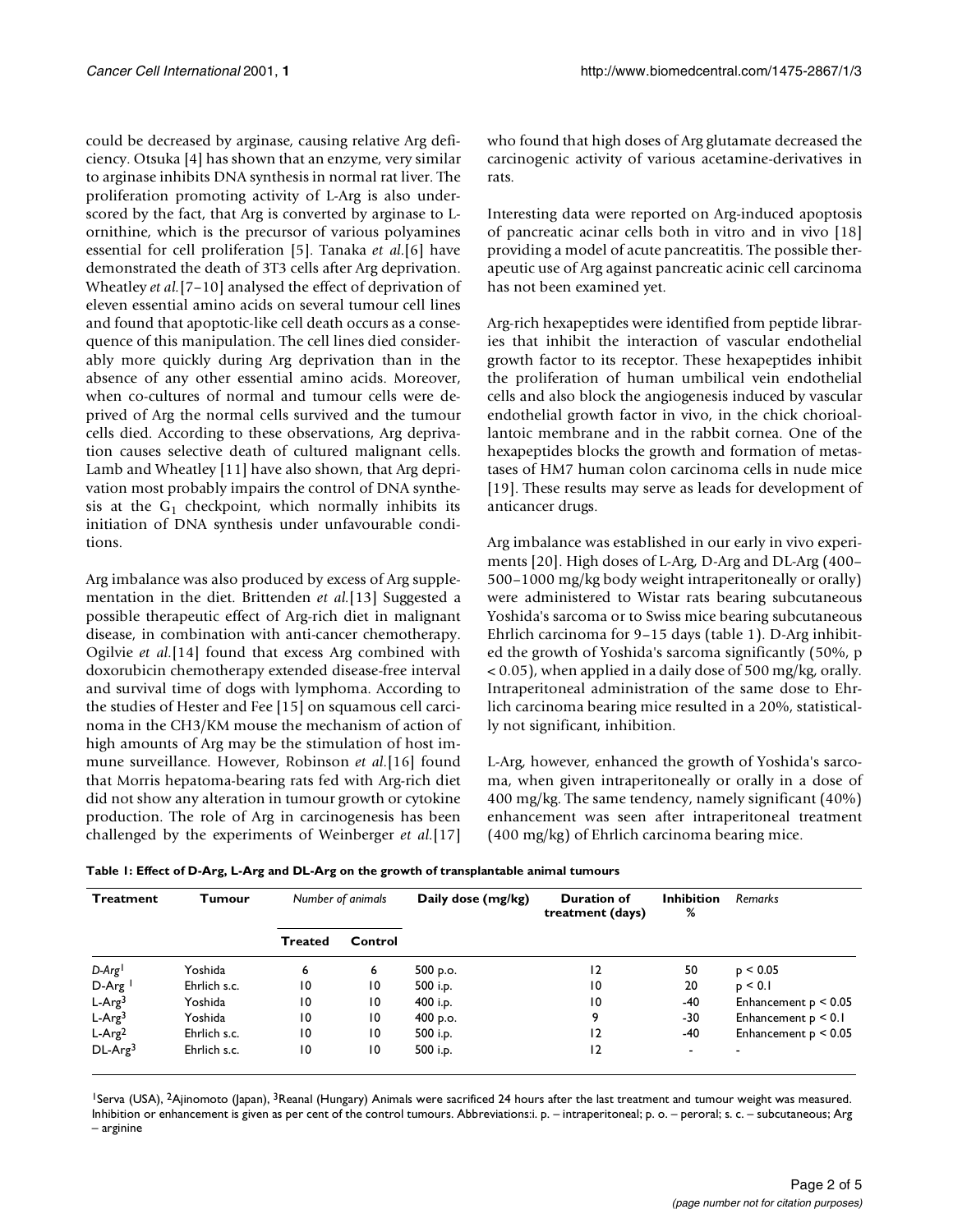Intraperitoneal application of 500 mg/kg DL-Arg to mice, inoculated with Ehrlich carcinoma had neither inhibitory nor enhancing effect on tumour growth. Various pathways of metabolism of this amino acid may explain the mode of action of Arg imbalance. Among these methylation and hydroxymethylation appear to be of special importance.

## **Effect of methylated, hydroxy and hydroxymethylated Arg on cell death and proliferation**

Arg is a highly reactive compound, both as a free amino acid and as a constituent of a protein. The structure of proteins can be altered by specific enzymatic modification of the side chains. One of these protein-modifying reactions is methylation, resulting in the addition of methyl groups to the guanidine residues of Arg. Methylated Arg also occur in free form, possibly resulting from enzymatic hydrolysis of methylated proteins in vivo (fig. 1).

Mono-di- and trimethyl Arg, hydroxymethyl Arg, N-omega-hydroxy L-Arg, N-nitro-L-Arg methyl ester, Nitro-Arg were studied regarding the possible effect on cell death and cell proliferation of these compounds.

Tyihák *et al.*[[21\]](#page-3-17) demonstrated that monomethyl Arg and dimethyl-Arg inhibit significantly the growth of tobacco tissue cultures in concentrations of 10–100 ppm in agar nutrient medium, NG-methylated Arg added to agar-medium also significantly inhibited the growth of the roots of lettuce seedlings. Further investigations along this line carried out by Szende *et al.*[[22\]](#page-3-18) have shown that NG-hydroxymethyl Arg inhibited dose-dependently and significantly the proliferation of HT-29 human colon carcinoma cells, P-388 mouse lymphoma cells and PC-3 human prostate carcinoma as well as K-562 human erythroleukaemia cells in culture. The cells of the treated cultures showed morphological signs of apoptosis in a high percentage. In our in vivo experiments [[20\]](#page-3-16) hydroxymethylated Arg was administered to Swiss mice inoculated with Ehrlich ascites tumour. The daily dose of NG-hydroxymethyl Arg was 400 mg/kg intraperitoneally, based on previous acute toxicity studies. After 10 days of NGhydroxymethylated Arg treatment complete inhibition of the growth of Ehrlich ascites tumour was observed.

C57B1 mice, inoculated with Lewis lung tumour intramuscularly and made tumour free by amputation of the tumorous leg 10 days after tumour transplantation, were treated for seven days with 400 mg/kg NG-hydroxymethyl Arg, daily, intraperitoneally. The treatment started 24 hours after amputation. The animals were sacrificed on the 8th day after starting the treatment. Lung metastasis number and volume were determined. The average metastasis number in the treated animals was 27, in the controls 54. The average volume of the lung nodules was 34 mm<sup>3</sup> in the treated and 50 in the control mice.

The anti-proliferative and apoptosis-inducing effect of Arg-derivatives was confirmed by the studies of Singh *et al.*[\[5\]](#page-3-4) who found that N-omega-hydroxy-L-Arg inhibited the proliferation of the high-arginase-expressing MDH-MB-468 cells and induced apoptosis after 48 hours. It has also been shown by Washo-Stultz *et al.*[[23\]](#page-3-19) that N-nitro-Arg methyl ester sensitised cells to apoptosis induced by sodium deoxycholate.

L-Arg, nitro-Arg and methyl-Arg have been found to induce increase in cytosolic Ca concentration in cultured NIT-1 cells [[24](#page-3-20)], leading to depolarisation of the plasma membrane potential, a phenomenon common during the process of apoptosis.

NG-methyl-L-Arg [[25](#page-3-21)] N-nitro-L-Arg methyl ester [\[23](#page-3-19)], Nhydroxy-L-Arg [\[5\]](#page-3-4) and L-NG-methyl-Arg [\[26](#page-3-22)] all proved to be inhibitors of nitric oxide synthase. Nitric oxide synthase converts L-Arg to produce NO, which "Janus-faced" compound certainly may influence both cell proliferation and cell death.

## **Role of formaldehyde in the mechanism of action of methylated arginines**

Another possible mode of action of methylated and hydroxymethylated Arg can be deduced from the fact that these molecules are formaldehyde generators. It has been demonstrated by Hullán *et al.*[\[27](#page-3-23)] that NG-hydroxymethyl Arg as a biomolecule is one of the compounds that are responsible for the endogenous formaldehyde level. The guanidine group of L-Arg can bind one, two or three molecules of  $CH<sub>2</sub>O$  and in the reaction mono-, di- and trihydroxymethylated Arg derivatives are formed. This process is catalysed by the enzyme transmethylase [\[28](#page-3-24)]. The hydroxymethylated derivatives of Arg are relatively stable compounds. Arg is suitable to carry the endogenous  $CH<sub>2</sub>O$  in form of hydroxymethyl group in biological systems. The hydroxymethyl groups are attached to the guanidine group by reversible bindings [\[29\]](#page-3-25). Although little is known about the demethylation of NG-methylated Arg, NG-hydroxymethyl-L-Arg generates a direct  $CH<sub>2</sub>O$ -yielding activity, which may be responsible for its apoptotic effect [[22](#page-3-18)[,30\]](#page-3-26). It has also been shown in our recent experiments [[31](#page-4-0)] that the administration of analytically pure formaldehyde to cell cultures causes dose dependently apoptosis (1-10 µg/ml) or stimulation of DNA synthesis and cell proliferation (0.1–0.01 µg/ml). The calculated quantity of formaldehyde released by demethylation processes from hydroxymethyl Arg is in the above mentioned range and the formaldehyde-mediated biological action of this compound has to be taken into consideration.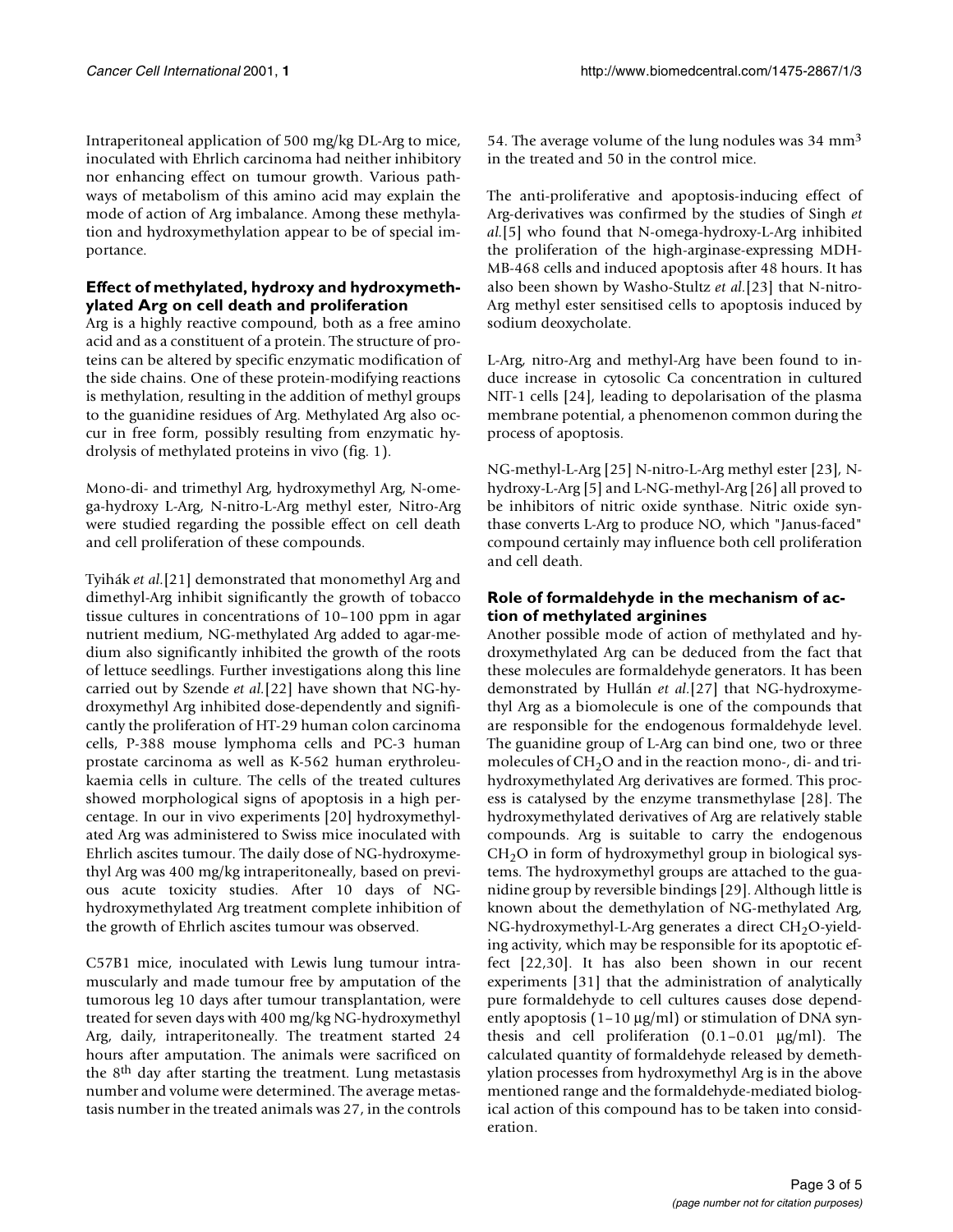## **Lysine-arginine antagonism**

The lysine-arginine antagonism widely shown in nature is also represented in apoptosis resistant cell lines that contain A-to G alteration is the death domain, encoding L-arginine instead of L-lysine in codon 441 [[32\]](#page-4-1).

## **Arg 72-p53 genotype and cancer**

Over-representation of the homozygous Arg 72-p53 genotype in cervical carcinoma patients has been reported [[33](#page-4-2)]. However, Tachezy *et al.*[\[34](#page-4-3)] did not find increased risk for human papilloma virus-associated cervical tumour development associated with Arg 72-p53.

## **Conclusions**

Although data in the literature are pointing to the anti proliferative effect of both Arg depletion and supplementation, Arg proved to be essential for tumour cell growth. This observation raises the question, whether decreasing the concentration of Arg in nutrients and consequently in blood serum or the administration of D-arginine may lead to retardation of tumour growth in humans, too. Arg, because of its strong basic guanidine group, plays an important role in molecular interactions in biological systems, such as interaction between Arg and formaldehyde, both of which are normal components of cells and biological fluids. As a result, hydroxymethyl derivatives of Arg are formed. These compounds may be the source of formaldehyde generation. Arg may be considered a formaldehyde capturer, carrier and generator molecule. These functions may also play role in the biological activity of Arg and its methylated and hydroxymethylated derivatives. An interesting therapeutic possibility worthy of further investigation may be the administration of methylated and hydroxymethylated Arg in order to induce tumour cell death or to prevent tumour cell proliferation.

#### **References**

- <span id="page-3-0"></span>Hanss J, Moore GE: Studies of culture media for the growth of **human tumour cells.** *Exp Cell Res* 1964, **34**:242-256
- <span id="page-3-1"></span>2. Bach SJ, Swaine D: **The effect of arginase on the retardation of tumour growth.** *Br J Cancer* 1965, **19**:379-386
- <span id="page-3-2"></span>3. [Umeda M, Diringer D, Heidelberger C:](http://www.ncbi.nlm.nih.gov/entrez/query.fcgi?cmd=Retrieve&db=PubMed&dopt=Abstract&list_uids=4306504) **Inhibition of the growth of cultured cells by arginase and soluble proteins from mouse skin.** *Israel J Med Sci* 1968, **4**:1216-1222
- <span id="page-3-3"></span>4. [Otsuka H:](http://www.ncbi.nlm.nih.gov/entrez/query.fcgi?cmd=Retrieve&db=PubMed&dopt=Abstract&list_uids=5763981) **Difference of the inhibitor of DNA synthesis in liver extract from liver arginase.** *Cancer Res* 1969, **29**:265-266
- <span id="page-3-4"></span>5. [Singh R, Pervin S, Karimi A, Cederbaum S, Chaudhuri G:](http://www.ncbi.nlm.nih.gov/entrez/query.fcgi?cmd=Retrieve&db=PubMed&dopt=Abstract&list_uids=10866325) **Activity in human breast cancer cell lines: N(omega)-hydroxy-L-Arg selectively inhibits cell proliferation and induces apoptosis in MDA-MB-468 cells.** *Cancer Res* 2000, **60**:3305-3312
- <span id="page-3-5"></span>6. [Tanaka H, Zaitsu H, Onodera K, Kimura G:](http://www.ncbi.nlm.nih.gov/entrez/query.fcgi?cmd=Retrieve&db=PubMed&dopt=Abstract&list_uids=2844831) **Influence of the deprivation of a single amino acid on cellular proliferation and survival in rat 3Y1 fibroblasts and their derivatives transformed by a wide variety of agents.** *J Cell Physiol* 1988, **136**:421- 430
- <span id="page-3-6"></span>7. [Wheatley DN, Scott L, Lamb J, Smith S:](http://www.ncbi.nlm.nih.gov/entrez/query.fcgi?cmd=Retrieve&db=PubMed&dopt=Abstract&list_uids=10846151) **Single amino acid (Arg) restriction: growth and death of cultured HeLa and human diploid fibroblasts.** *Cell Physiol Biochem* 2000, **10**:37-55
- 8. Scott LA: **Arginine deprivation and tumour cell death: in vitro and in vivo studies.** *PhD thesis. University of Aberdeen: Aberdeen,* 1999
- 9. JM Storr, Button AF: **effects of arginine deficiency on lymphoma cells.** *Br J Cancer* 1974, **30**:The50-59
- <span id="page-3-7"></span>10. Scott L, Lamb J, Smith S, Wheatley DN: **Single amino acid (arginine) deprivation: rapid and selective death of cultured transformed and malignant cells.** *Cancer Res Campaign* 2000, **83**:800-810
- <span id="page-3-8"></span>11. [Lamb J, Wheatley DN:](http://www.ncbi.nlm.nih.gov/entrez/query.fcgi?cmd=Retrieve&db=PubMed&dopt=Abstract&list_uids=10694439) **Single amino acid (arginine) deprivation induces G1 arrest associated with inhibition of cdk4 expression.** *Exp Cell Res* 2000, **255**:238-249
- 12. [Yeatman TJ, Risely GL, Brunson ME:](http://www.ncbi.nlm.nih.gov/entrez/query.fcgi?cmd=Retrieve&db=PubMed&dopt=Abstract&list_uids=1747050) **Depletion of dietary arginine inhibits growth of metastatic tumor.** *Arch Surg* 1991, **126**:1376- 1382
- <span id="page-3-9"></span>13. [Brittenden J, Heys SD, Eremin O:](http://www.ncbi.nlm.nih.gov/entrez/query.fcgi?cmd=Retrieve&db=PubMed&dopt=Abstract&list_uids=8181591) **L-arginine and malignant disease: a potential therapeutic role?** *Eur J Surg Oncol* 1994, **20**:189- 192
- <span id="page-3-10"></span>14. [Ogilvie GK, Fettman MJ, Mallinckrodt CH, Walton JA, Hansen RA,](http://www.ncbi.nlm.nih.gov/entrez/query.fcgi?cmd=Retrieve&db=PubMed&dopt=Abstract&list_uids=10760770) [Davenport DJ, Gross KL, Richardson KL, Rogers Q, Hand MS:](http://www.ncbi.nlm.nih.gov/entrez/query.fcgi?cmd=Retrieve&db=PubMed&dopt=Abstract&list_uids=10760770) **Effect of fish oil, arginine, and doxorubicin chemotherapy on remission and survival time for dogs with lymphoma: A doubleblind, randomised placebo-controlled study.** *Cancer* 2000, **88**:1916-1928
- <span id="page-3-11"></span>15. [Hester JE, Fee WE:](http://www.ncbi.nlm.nih.gov/entrez/query.fcgi?cmd=Retrieve&db=PubMed&dopt=Abstract&list_uids=7840927) **Effect of arginine on growth of squamous cell carcinoma in the CH3/KM mouse.** *Arch Otolaryngol Head Neck Surg* 1995, **121**:193-196
- <span id="page-3-12"></span>16. [Robinson LE, Bussiere FI, Le-Boucher J, Farges MC, Cynober LA, Field](http://www.ncbi.nlm.nih.gov/entrez/query.fcgi?cmd=Retrieve&db=PubMed&dopt=Abstract&list_uids=10585893) [CJ, Baracos VE:](http://www.ncbi.nlm.nih.gov/entrez/query.fcgi?cmd=Retrieve&db=PubMed&dopt=Abstract&list_uids=10585893) **Amino acid nutrition and immune function in tumour-bearing rats: A comparison of glutamine, arginineand ornithine 2-oxoglutarate-supplemented diets.** *Clin Sci* 1999, **97**:657-669
- <span id="page-3-13"></span>17. [Weisberger JH, Yamamoto RS, Glass RM, Frankel HH:](http://www.ncbi.nlm.nih.gov/entrez/query.fcgi?cmd=Retrieve&db=PubMed&dopt=Abstract&list_uids=4304688) **Prevention by arginine glutamate of the carcinogenicity of acidamide in rats.** *Toxicol Appl Pharmacol* 1969, **14**:163-175
- <span id="page-3-14"></span>18. [Motoo Y, Taga K, Su SB, Xie MJ, Sawabu N:](http://www.ncbi.nlm.nih.gov/entrez/query.fcgi?cmd=Retrieve&db=PubMed&dopt=Abstract&list_uids=10630385) **Arginine induces apoptosis and gene expression of pancreatitis-associated protein (PAP) in rat pancreatic acinar AR4-2J cells.** *Pancreas* 2000, **20**:61-66
- <span id="page-3-15"></span>19. [Bae DG, Gho YS, Yoon WH, Chae CB:](http://www.ncbi.nlm.nih.gov/entrez/query.fcgi?cmd=Retrieve&db=PubMed&dopt=Abstract&list_uids=10788475) **Arginine-rich anti-vascular endothelial growth factor peptides inhibit tumor growth and metastasis by blocking angiogenesis.** *J Biol Chem* 2000, **275**:13588-13596
- <span id="page-3-16"></span>20. Tyihák E, Szende B, Trézl L: **Biological effects of methylated amino acids.** *Protein Methylation,* 1990363-388
- <span id="page-3-17"></span>21. [Tyihák E, Szende B, Lapis K:](http://www.ncbi.nlm.nih.gov/entrez/query.fcgi?cmd=Retrieve&db=PubMed&dopt=Abstract&list_uids=190512) **Biological significance of methylated derivatives of lysine and arginine.** *Life Sci* 1977, **20**:385-392
- <span id="page-3-18"></span>22. [Szende B, Tyihák E, Trézl L, Szöke É, László I, Kátay GY, Király-Véghe](http://www.ncbi.nlm.nih.gov/entrez/query.fcgi?cmd=Retrieve&db=PubMed&dopt=Abstract&list_uids=10526976)[ly ZS:](http://www.ncbi.nlm.nih.gov/entrez/query.fcgi?cmd=Retrieve&db=PubMed&dopt=Abstract&list_uids=10526976) **Formaldehyde generators and capturers as influencing factors of mitotic and apoptotic processes.** *Acta Biol Hung* 1998, **49**:323-329
- <span id="page-3-19"></span>23. [Washo-Stultz D, Hoglen N, Bernstein H, Bernstein C, Payne CM:](http://www.ncbi.nlm.nih.gov/entrez/query.fcgi?cmd=Retrieve&db=PubMed&dopt=Abstract&list_uids=10693173) **Role of nitric oxide and peroxynitrite in bile salt-induced apoptosis. Relevance to colon carcinogenesis.** *Nutr Cancer* 1999, **35**:180-188
- <span id="page-3-20"></span>24. [Weinhaus AJ, Poronnik P, Tuch BE, Cook DI:](http://www.ncbi.nlm.nih.gov/entrez/query.fcgi?cmd=Retrieve&db=PubMed&dopt=Abstract&list_uids=9112013) **Mechanisms of arginine-induced increase in cytosolic calcium concentration in the beta-cell line NIT-1.** *Diabetologia* 1997, **40**:374-382
- <span id="page-3-21"></span>25. [Shinohara H, Bucana CD, Killion JJ, Fidler IJ:](http://www.ncbi.nlm.nih.gov/entrez/query.fcgi?cmd=Retrieve&db=PubMed&dopt=Abstract&list_uids=10838661) **Intensified regression of colon cancer liver metastases in mice treated with irinotecan and the immunomodulator JBT 3002.** *J Immunother* 2000, **23**:321-331
- <span id="page-3-22"></span>26. [Maurer TS, Mishra Y, Fung HL:](http://www.ncbi.nlm.nih.gov/entrez/query.fcgi?cmd=Retrieve&db=PubMed&dopt=Abstract&list_uids=10870097) **Nonlinear pharmacokinetics of L-N(G)-methyl-arginine in rats: characterization by an improved HPLC assay.** *Biopharm Drug Dispos* 1999, **20**:397-400
- <span id="page-3-23"></span>27. [Hullan L, Trézl L, Szarvas T, Csiba A:](http://www.ncbi.nlm.nih.gov/entrez/query.fcgi?cmd=Retrieve&db=PubMed&dopt=Abstract&list_uids=10526969) **The hydrazine derivative aminoguanidine inhibits the reaction of tetrahydrofolic acid with hydroxymethylarginine biomolecule.** *Acta Biol Hung* 1998, **49**:265-273
- <span id="page-3-24"></span>28. [Huszti S, Tyihák E:](http://www.ncbi.nlm.nih.gov/entrez/query.fcgi?cmd=Retrieve&db=PubMed&dopt=Abstract&list_uids=3792555) **Formation of formaldehyde from S-adenosyl-L-(methyl-3H)methionine) during enzymic transmethylation of histamine.** *FEBS Letters* 1986, **209**:362-366
- <span id="page-3-25"></span>29. [Trézl L, Hullán L, Szarvas T, Csiba A, Szende B:](http://www.ncbi.nlm.nih.gov/entrez/query.fcgi?cmd=Retrieve&db=PubMed&dopt=Abstract&list_uids=10526968) **Determination of endogenous formaldehyde in plants (fruits) bound to L-arginine and its relation to the folate cycle, photosynthesis and apoptosis.** *Acta Biol Hung* 1998, **49**:253-263
- <span id="page-3-26"></span>30. [Tyihák E, Albert L, Németh ZSL, Kátay GY, Király-Véghely ZS, Szende](http://www.ncbi.nlm.nih.gov/entrez/query.fcgi?cmd=Retrieve&db=PubMed&dopt=Abstract&list_uids=10526965) [B:](http://www.ncbi.nlm.nih.gov/entrez/query.fcgi?cmd=Retrieve&db=PubMed&dopt=Abstract&list_uids=10526965) **Formaldehyde cycle and the natural formaldehyde generators and capturers.** *Acta Biol Hung* 1998, **49**:225-238